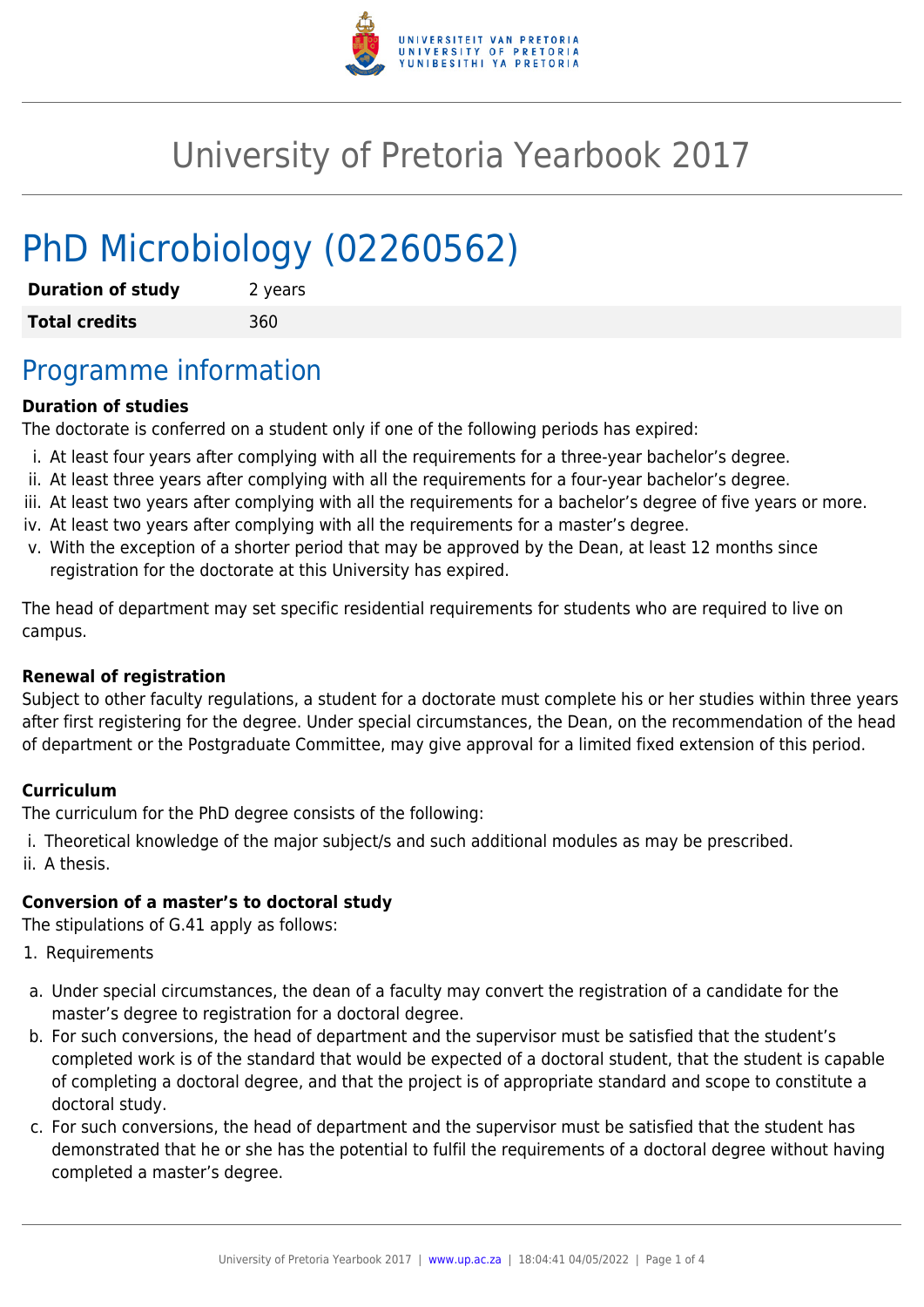

#### 2. Process

- a. Application for conversion may be submitted at any time during the course of study for the master's degree.
- b. The application for the conversion must include the following documentation:
- i. A detailed progress report by the candidate of the work completed for the master's project. The report must provide proof that the results obtained thus far are of such a standard and scientific significance that they justify conversion to a doctoral project. The report should include details of presentations made at conferences and of material that has been submitted for publication and/or published.
- ii. A detailed proposal for the intended doctoral project, written by the candidate, including the objectives of the project.
- iii. A recommendation by the supervisor with specific comments on the ability of the applicant as a potential doctoral candidate as well as the feasibility of the conversion, especially with regard to the information provided by the candidate in his/her reports (items (i) and (ii)).
- iv. A recommendation by the head of department, if he or she is not the supervisor, in which the ability of the candidate as a potential doctoral candidate is confirmed.
- v. If the dean considers it advisable for the faculty, the candidate may be required to present a seminar to the department in support of the application. In this case, the head of department should include a report on this in his or her recommendation.
- c. The application of the candidate, together with the reports and recommendations, is submitted for consideration to the dean, (who may delegate to the Chairperson of the Faculty Postgraduate Committee) for approval. The decision should be submitted to the Faculty Board for approval.

#### **General**

Candidates are required to familiarise themselves with the General Regulations regarding the maximum duration of study and the requirements to submit an article/s for publication.

## Admission requirements

- In addition to the requirements of General requiations G.1.3 and G.62 the MSc, MScAgric, MinstAgrar or other appropriate degree is a prerequisite for admission to PhD studies. Additional requirements and conditions can be specified by the Dean on the recommendation of the head of department and the supervisor.
- Admission is additionally dependent on availability of supervisor/s and/or projects within the department.

### Examinations and pass requirements

- i. Consult the General Regulations that apply to the calculation of marks.
- ii. In order to obtain the PhD degree the candidate must:
- pass the examinations and the prescribed modules, as determined in the study programme;
- pass the thesis; and
- pass the final examination on the thesis and general subject knowledge.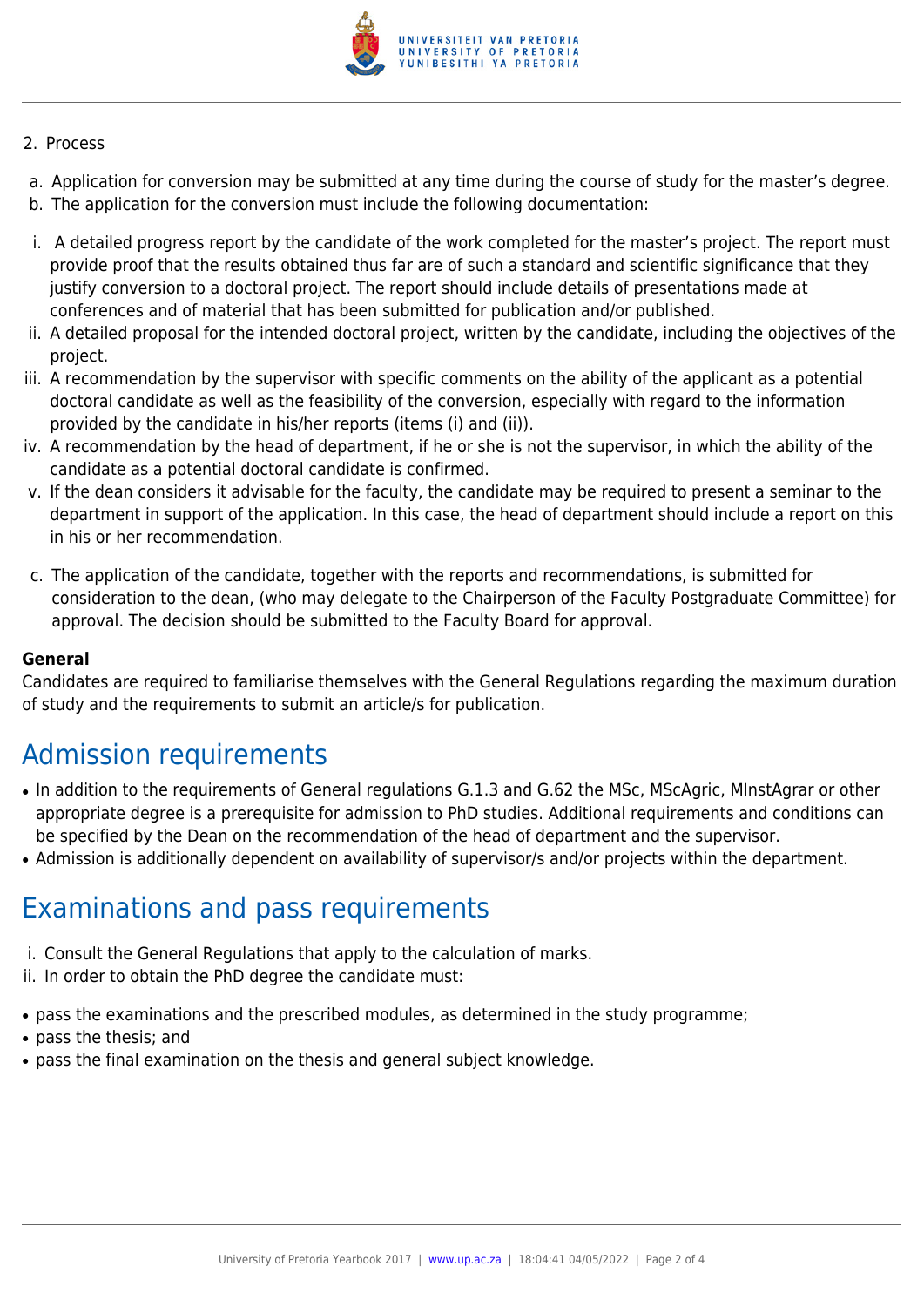

## Curriculum: Year 1

**Minimum credits: 360**

### **Core modules**

[Thesis: Microbiology 990](https://www.up.ac.za/faculty-of-education/yearbooks/2017/modules/view/MBY 990) (MBY 990) - Credits: 360.00